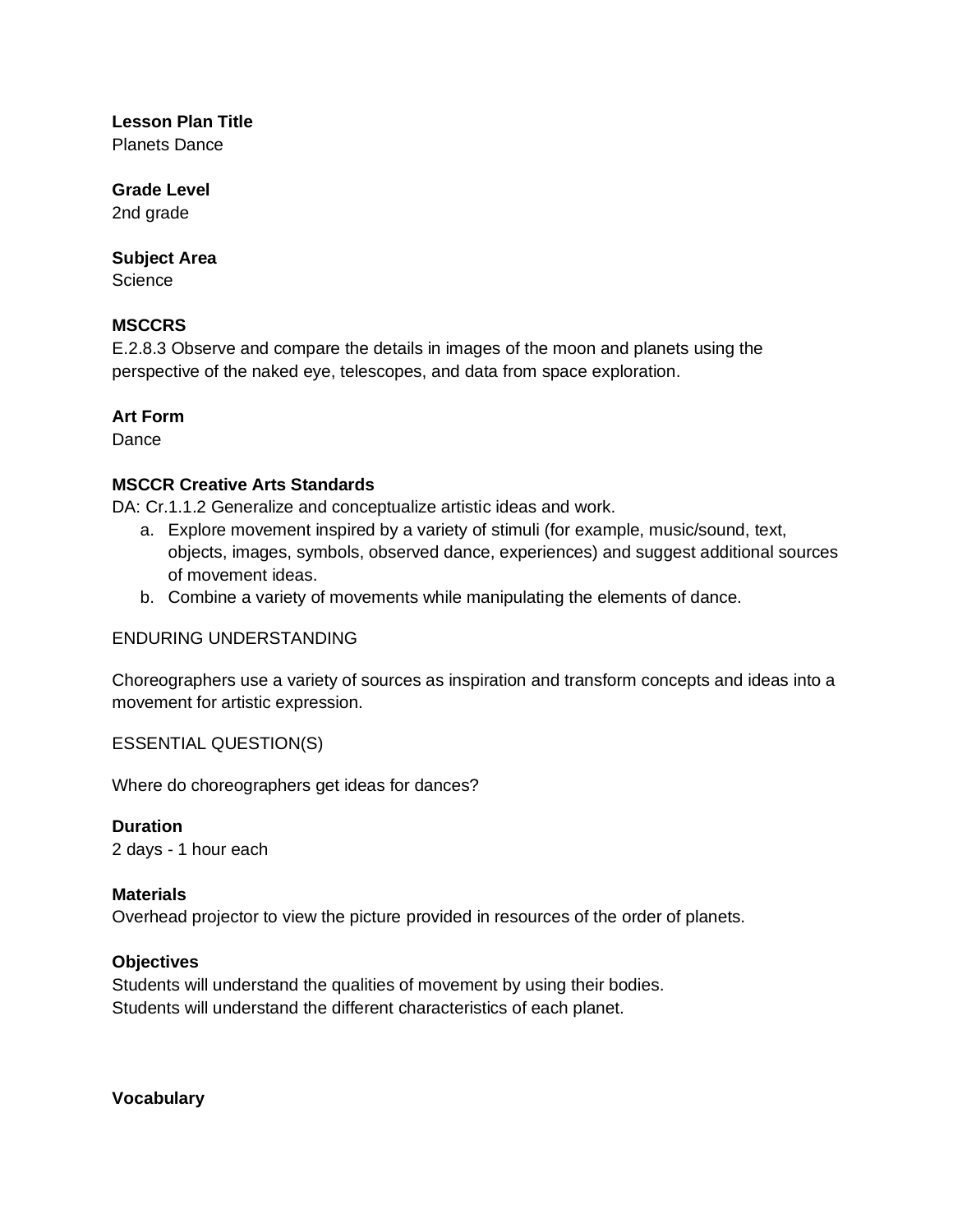Planets Movement Body **Action** Space Time **Energy** Port de bras - carriage of the arms

#### **Lesson Description**

Introduce movement/dance as an art form.

The teacher will introduce the elements of dance (body, action, space, time, and energy) by first displaying this pdf:

<https://www.elementsofdance.org/uploads/1/2/6/3/12634389/elementsofdance2011.pdf>

The teacher will then discuss each element and present the students with an example of each art form.

The teacher will ask students to mirror the teacher as he/she kinesthetically gives an example of each element.

The teacher will show the students a choreographed dance entitled "When Darkness Becomes Light"<https://youtu.be/IXSsvxsFr-c>

The teacher will ask, "What do the dancers do with their WHOLE bodies?" The students will verbally answer or demonstrate if given permission.

The teacher will ask, "How were different PARTS of their body used?" The students will verbally answer or demonstrate if given permission.

The teacher will ask the students to "describe the choreography?" The students will verbally answer or demonstrate if given permission.

Remind and review with children all that they have learned of each planet.

Explain to the students that today we are going to use what we know about the eight planets and connect it to dance by creating movements that correspond with each planet.

Remind students that each planet differs from the rest, so it is important that we create moves that depict the given planet.

Use the picture attached in the resources to go over the order, size, color, and climate of each planet.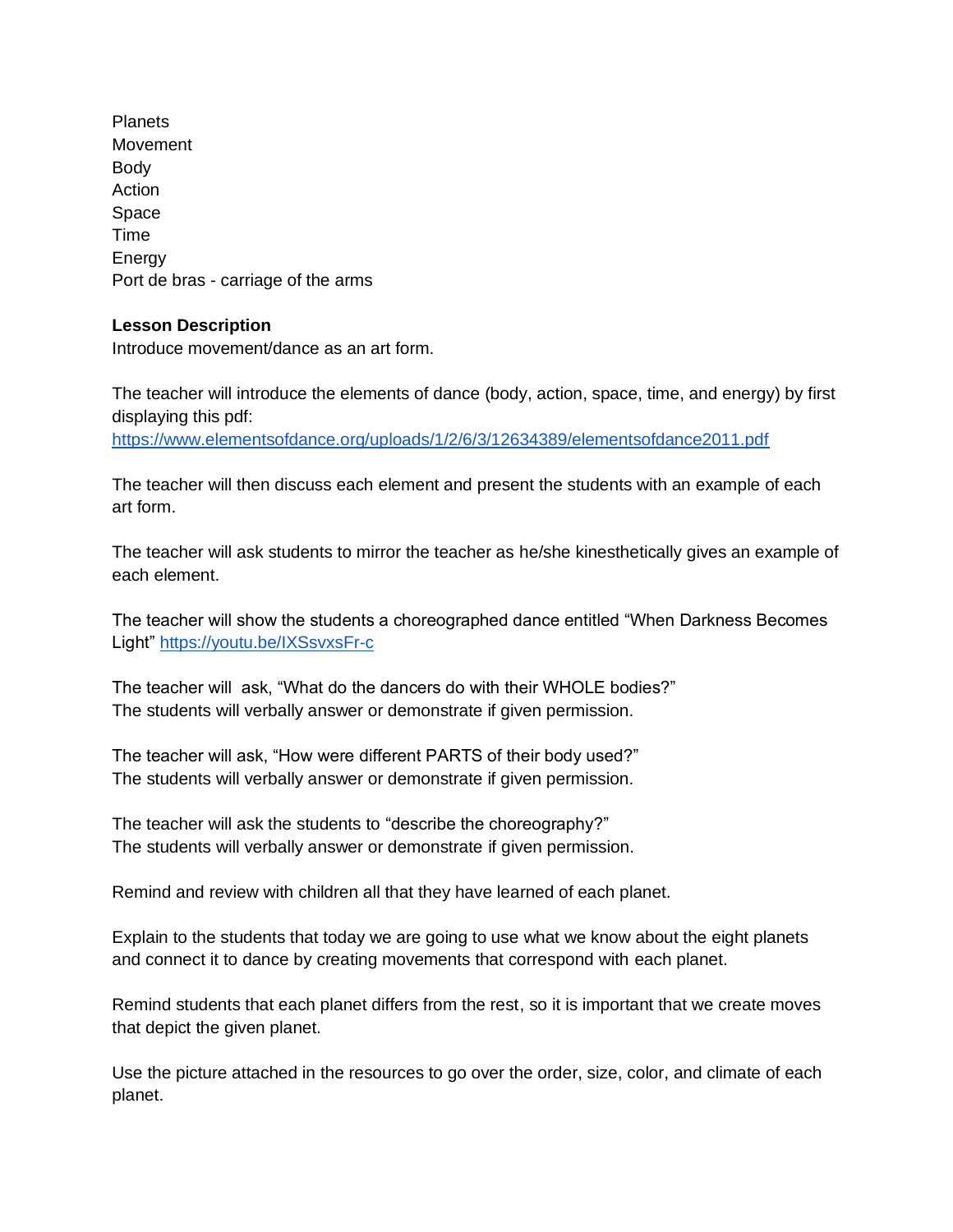The teacher will cue students throughout this activity to remind them which planet they are visiting.

The teacher will tell students that they are going to visit each planet in the order they are in from the sun.

The first planet that should be visited is Mercury. Mercury is very hot during the day and very cold at night. For Mercury, students will do large motions to represent the heat and small motions to represent the cold.

The second planet to visit is Venus. Venus is full of craters. For Mercury, students should walk while changing levels in order to represent walking up and down through the craters.

The third planet is Earth. Earth is the only planet with water. Students should create wave motions with their arms.

The fourth planet is Mars. Mars is red and dusty. Students should create a movement that represents the color red and can be done in big and small movements. They can also incorporate a sneeze in this movement to represent dust.

The fifth planet is Jupiter. Jupiter is the largest and stormiest planet. Students will be asked to create large, strong movements with their bodies to represent Jupiter.

Saturn is the sixth planet. Saturn has three rings around it. Students will create three spinning motions with their bodies to represent the three rings of Saturn.

Uranus is the seventh planet. Uranus has gases on its exterior and a frozen mass of ice at its core. Students should wave their hands above their heads to represent the gases and follow it with a shivering movement to represent the icy core.

The eighth planet is Neptune. Neptune is the only planet that has a moon that orbits in the opposite direction as the planet.

The teacher will lead students in rotating one arm forward and one arm backward. The teacher will then explain that this is called "oppositional movement" in science...in ballet, it is called "port de bras or carriage of the arts."

[The teacher could elaborate on port de bras and how to do it here.]

The arms are moving in opposite directions/ port de bras, just like the planet and the moon. It is now time to go through the planet dance. The teacher should go through the motions once reviewing them and then once with students mirroring.